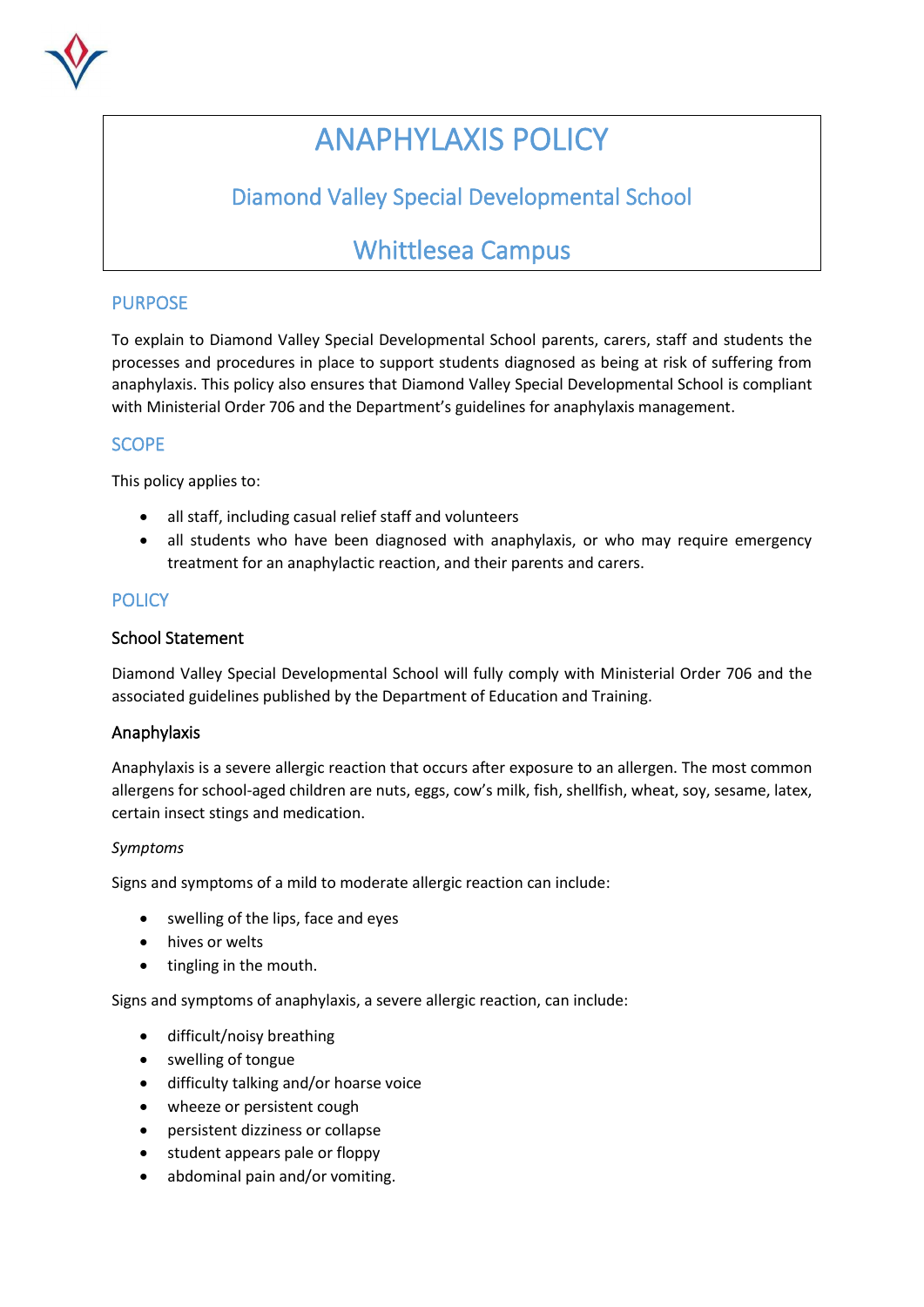

Symptoms usually develop within ten minutes and up to two hours after exposure to an allergen, but can appear within a few minutes.

#### *Treatment*

Adrenaline given as an injection into the muscle of the outer mid-thigh is the first aid treatment for anaphylaxis.

Individuals diagnosed as being at risk of anaphylaxis are prescribed an adrenaline autoinjector for use in an emergency. These adrenaline autoinjectors are designed so that anyone can use them in an emergency.

#### Individual Anaphylaxis Management Plans

All students at Diamond Valley Special Developmental School who are diagnosed by a medical practitioner as being at risk of suffering from an anaphylactic reaction must have an Individual Anaphylaxis Management Plan. When notified of an anaphylaxis diagnosis, the principal of Diamond Valley Special Developmental School is responsible for developing a plan in consultation with the student's parents/carers.

Where necessary, an Individual Anaphylaxis Management Plan will be in place as soon as practicable after a student enrols at Diamond Valley Special Developmental School and where possible, before the student's first day.

Parents and carers must:

- obtain an ASCIA Action Plan for Anaphylaxis from the student's medical practitioner and provide a copy to the school as soon as practicable
- immediately inform the school in writing if there is a relevant change in the student's medical condition and obtain an updated ASCIA Action Plan for Anaphylaxis
- provide an up-to-date photo of the student for the ASCIA Action Plan for Anaphylaxis when that Plan is provided to the school and each time it is reviewed
- provide the school with a current adrenaline autoinjector for the student that has not expired;
- participate in annual reviews of the student's Plan.

Each student's Individual Anaphylaxis Management Plan must include:

- information about the student's medical condition that relates to allergies and the potential for anaphylactic reaction, including the type of allergies the student has
- information about the signs or symptoms the student might exhibit in the event of an allergic reaction based on a written diagnosis from a medical practitioner
- strategies to minimise the risk of exposure to known allergens while the student is under the care or supervision of school staff, including in the school yard, at camps and excursions, or at special events conducted, organised or attended by the school
- the name of the person(s) responsible for implementing the risk minimisation strategies, which have been identified in the Plan
- information about where the student's medication will be stored
- the student's emergency contact details
- an up-to-date ASCIA Action Plan for Anaphylaxis completed by the student's medical practitioner.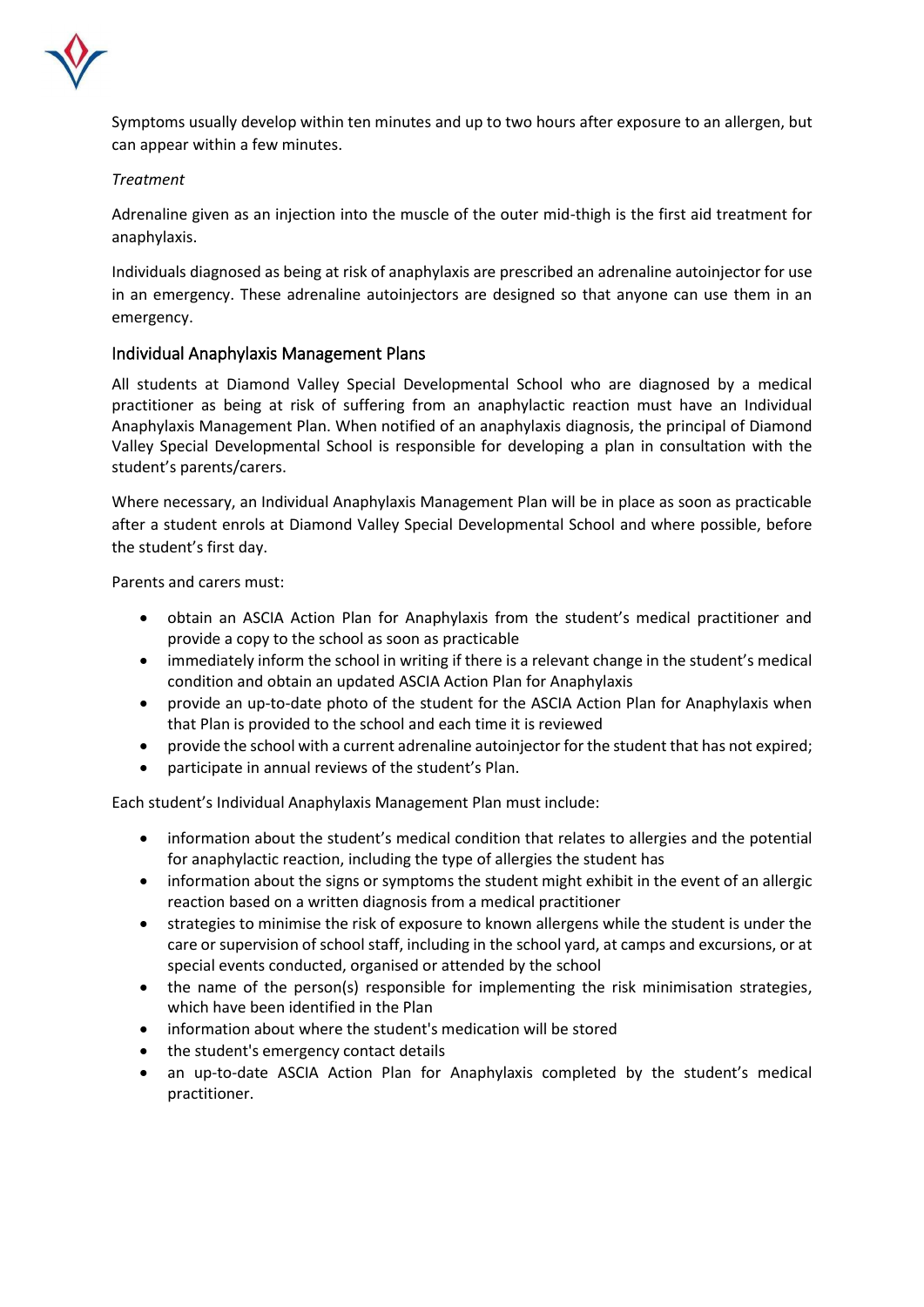

#### *Review and updates to Individual Anaphylaxis Management Plans*

A student's Individual Anaphylaxis Management Plan will be reviewed and updated on an annual basis in consultation with the student's parents/carers. The plan will also be reviewed and, where necessary, updated in the following circumstances:

- as soon as practicable after the student has an anaphylactic reaction at school
- if the student's medical condition, insofar as it relates to allergy and the potential for anaphylactic reaction, changes
- when the student is participating in an off-site activity, including camps and excursions, or at special events including fetes and concerts.

Our school may also consider updating a student's Individual Anaphylaxis Management Plan if there is an identified and significant increase in the student's potential risk of exposure to allergens at school.

#### Location of plans and adrenaline autoinjectors

*A copy of each student's Individual Anaphylaxis Management Plan will be stored with their ASCIA Action Plan for Anaphylaxis together with the student's adrenaline autoinjector. Adrenaline autoinjectors must be labelled with the student's name.*

*Adrenaline autoinjectors for general use are available at the first aid room and are labelled 'general use'.* 

*A copy of each student's Individual Anaphylaxis Management Plan will be stored with their ASCIA Action Plan for Anaphylaxis at the first aid room.* 

#### Risk Minimisation Strategies

*To reduce the risk of a student suffering from an anaphylactic reaction at Diamond Valley Special Developmental School, we have put in place the following strategies:*

- *staff and students are regularly reminded to wash their hands before and after eating*
- *students are discouraged from sharing food*
- *garbage bins at school are to remain covered with lids to reduce the risk of attracting insects*
- *school canteen staff are trained in appropriate food handling to reduce the risk of cross-contamination*
- *notices will be sent out to the parent community discouraging specific food products in a class where there is a child with known anaphylaxis*
- *classes with a known anaphylactic student will display 'at risk of anaphylaxis posters'*
- *general use EpiPens supplied and stored in the first aid room*
- *planning for off-site activities will include risk minimisation strategies for students at risk of anaphylaxis including supervision requirements, appropriate number of trained staff, emergency response procedures and other risk controls appropriate to the activity and students attending.*
- *eating in classrooms only to avoid cross-contamination in playground*
- *regular cleaning of tables and surfaces*
- *communicating awareness in newsletters, display boards, staff inductions & website*

#### Adrenaline autoinjectors for general use

Diamond Valley Special Developmental School will maintain a supply of adrenaline autoinjector for general use, as a back-up to those provided by parents and carers for specific students, and also for students who may suffer from a first time reaction at school.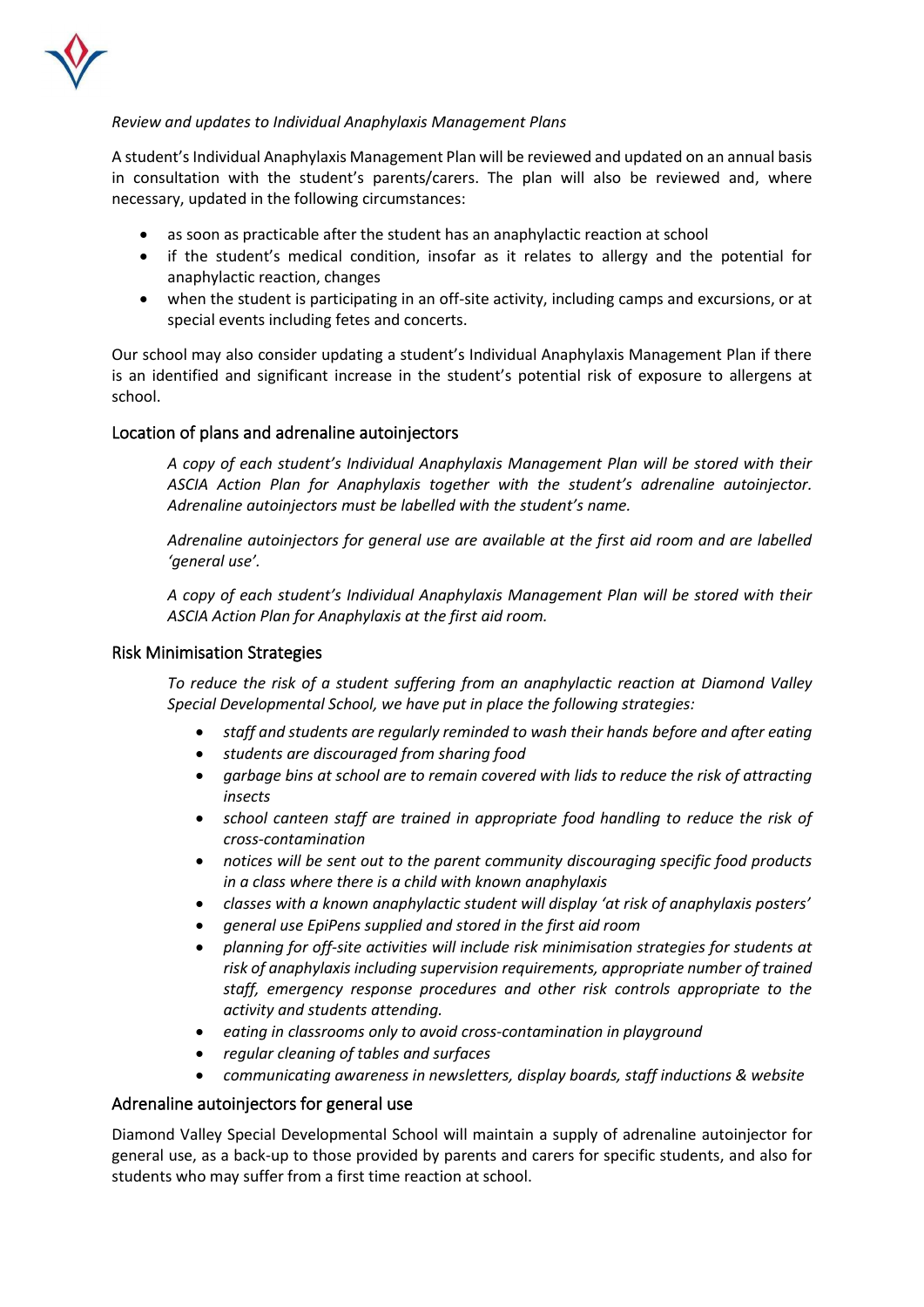

Adrenaline autoinjectors for general use will be stored in the first aid cupboard and labelled "general use".

The school nurse is responsible for arranging the purchase of adrenaline autoinjectors for general use, and will consider:

- the number of students enrolled at Diamond Valley Special Developmental School at risk of anaphylaxis
- the accessibility of adrenaline autoinjectors supplied by parents
- the availability of a sufficient supply of autoinjectors for general use in different locations at the school, as well as at camps, excursions and events
- the limited life span of adrenaline autoinjectors, and the need for general use adrenaline autoinjectors to be replaced when used or prior to expiry.

### Emergency Response

In the event of an anaphylactic reaction, the emergency response procedures in this policy must be followed, together with the school's general first aid procedures, emergency response procedures and the student's Individual Anaphylaxis Management Plan.

A complete and up-to-date list of students identified as being at risk of anaphylaxis is maintained by Campus Leader and stored in staff office. For camps, excursions and special events, a designated staff member will be responsible for maintaining a list of students at risk of anaphylaxis attending the special event, together with their ASCIA Anaphylaxis Action Plans, Individual Anaphylaxis Management Plans and adrenaline autoinjectors, where appropriate.

If a student experiences an anaphylactic reaction at school or during a school activity, school staff must:

| <b>Step</b> | <b>Action</b>                                                                              |
|-------------|--------------------------------------------------------------------------------------------|
| 1.          | Lay the person flat<br>$\bullet$                                                           |
|             | Do not allow them to stand or walk                                                         |
|             | If breathing is difficult, allow them to sit<br>$\bullet$                                  |
|             | Be calm and reassuring<br>$\bullet$                                                        |
|             | Do not leave them alone<br>$\bullet$                                                       |
|             | Seek assistance from another staff member to locate the student's adrenaline<br>$\bullet$  |
|             | autoinjector or the school's general use autoinjector, and the student's ASCIA             |
|             | Anaphylaxis Action Plan.                                                                   |
|             | If the student's plan is not immediately available, or they appear to be<br>$\bullet$      |
|             | experiencing a first time reaction, follow steps 2 to 5                                    |
| 2.          | Administer an EpiPen or EpiPen Jr (if the student is under 20kg)                           |
|             | Remove from plastic container<br>$\bullet$                                                 |
|             | Form a fist around the EpiPen and pull off the blue safety release (cap)<br>$\bullet$      |
|             | Place orange end against the student's outer mid-thigh (with or without<br>$\bullet$       |
|             | clothing)                                                                                  |
|             | Push down hard until a click is heard or felt and hold in place for 3 seconds<br>$\bullet$ |
|             | Remove EpiPen<br>$\bullet$                                                                 |
|             | Note the time the EpiPen is administered<br>$\bullet$                                      |
|             | Retain the used EpiPen to be handed to ambulance paramedics along with the<br>$\bullet$    |
|             | time of administration                                                                     |
|             | <b>OR</b>                                                                                  |
|             |                                                                                            |
|             | Administer an Anapen 500, Anapen 300 or Anapen Jr.                                         |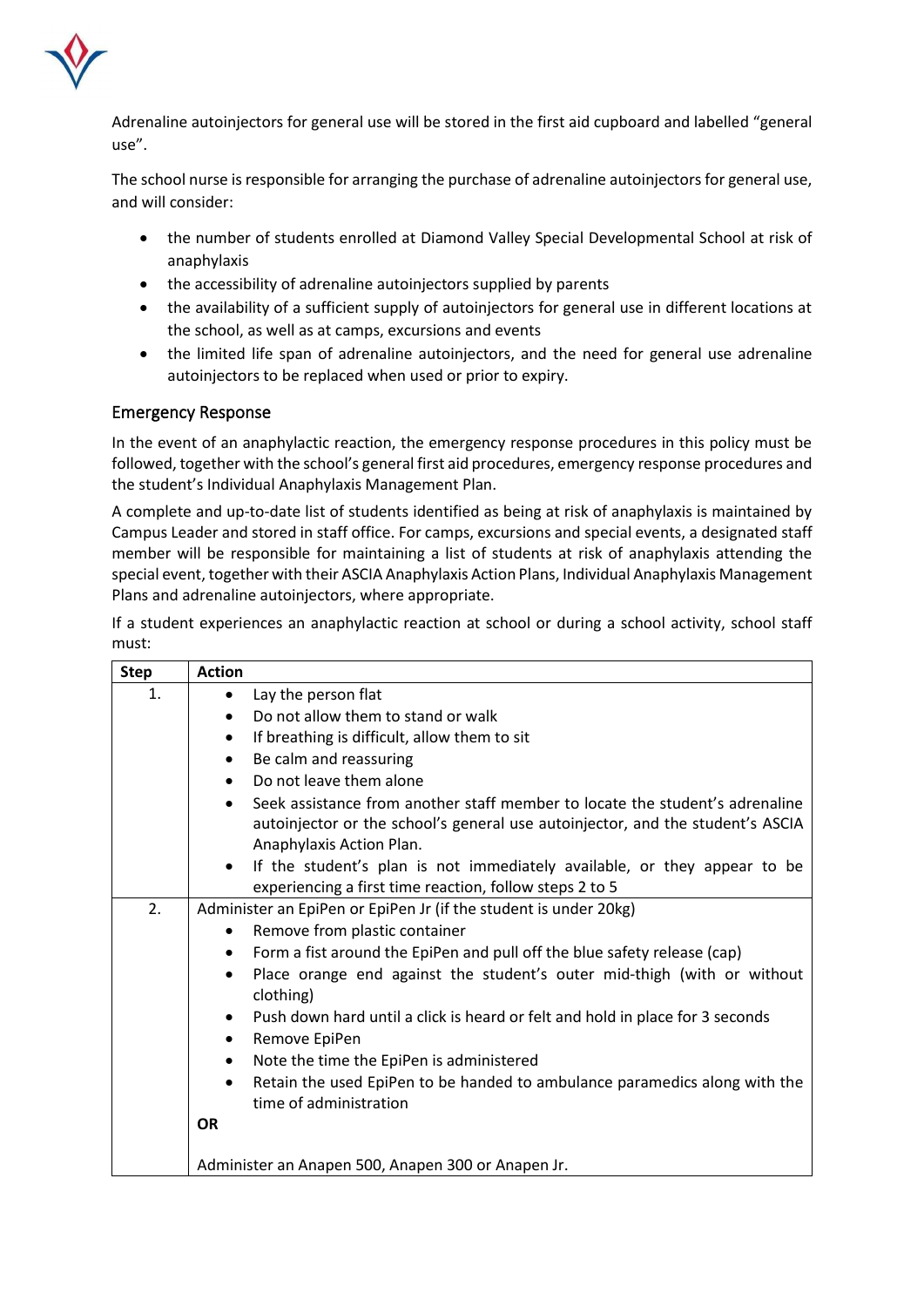

|    | Pull off the black needle shield                                                                          |
|----|-----------------------------------------------------------------------------------------------------------|
|    | Pull off grey safety cap (from the red button)                                                            |
|    | Place needle end firmly against the student's outer mid-thigh at 90<br>degrees (with or without clothing) |
|    | Press the red button so it clicks and hold for 10 seconds                                                 |
|    | Remove Anapen                                                                                             |
|    | Note the time the Anapen is administered                                                                  |
|    | Retain the used Anapen to be handed to ambulance paramedics along                                         |
|    | with the time of administration                                                                           |
| 3. | Call an ambulance (000)                                                                                   |
| 4. | If there is no improvement or severe symptoms progress (as described in the ASCIA                         |
|    | Action Plan for Anaphylaxis), further adrenaline doses may be administered every five                     |
|    | minutes, if other adrenaline autoinjectors are available.                                                 |
| 5. | Contact the student's emergency contacts.                                                                 |

If a student appears to be having a severe allergic reaction, but has not been previously diagnosed with an allergy or being at risk of anaphylaxis, school staff should follow steps 2 – 5 as above.

Schools can either use the EpiPen or Anapen on any student suspected to be experiencing an anaphylactic reaction, regardless of the device prescribed in their ASCIA Action Plan.

Where possible, schools should consider using the correct dose of adrenaline autoinjector depending on the weight of the student. However, in an emergency if there is no other option available, any device should be administered to the student.

Note: If in doubt, it is better to use an adrenaline autoinjector than not use it, even if in hindsight the reaction is not anaphylaxis. Under-treatment of anaphylaxis is more harmful and potentially life threatening than over-treatment of a mild to moderate allergic reaction.

#### Communication Plan

This policy will be available on Diamond Valley Special Developmental School's website so that parents and other members of the school community can easily access information about Diamond Valley Special Developmental School's anaphylaxis management procedures. The parents and carers of students who are enrolled at Diamond Valley Special Developmental School and are identified as being at risk of anaphylaxis will also be provided with a copy of this policy.

The principal is responsible for ensuring that all relevant staff, including casual relief staff and volunteers are aware of this policy and Diamond Valley Special Developmental School procedures for anaphylaxis management. This policy will be included in the all school induction packs. Casual relief staff and volunteers who are responsible for the care and/or supervision of students who are identified as being at risk of anaphylaxis will also receive a verbal briefing on this policy, their role in responding to an anaphylactic reaction and where required, the identity of students at risk.

The principal is also responsible for ensuring relevant staff are trained and briefed in anaphylaxis management, consistent with the Department's *Anaphylaxis Guidelines.*

#### Staff training

The principal will ensure that the following school staff are appropriately trained in anaphylaxis management:

- School staff who conduct classes attended by students who are at risk of anaphylaxis
- School staff who conduct specialist classes, first aiders and any other member of school staff as required by the principal based on a risk assessment.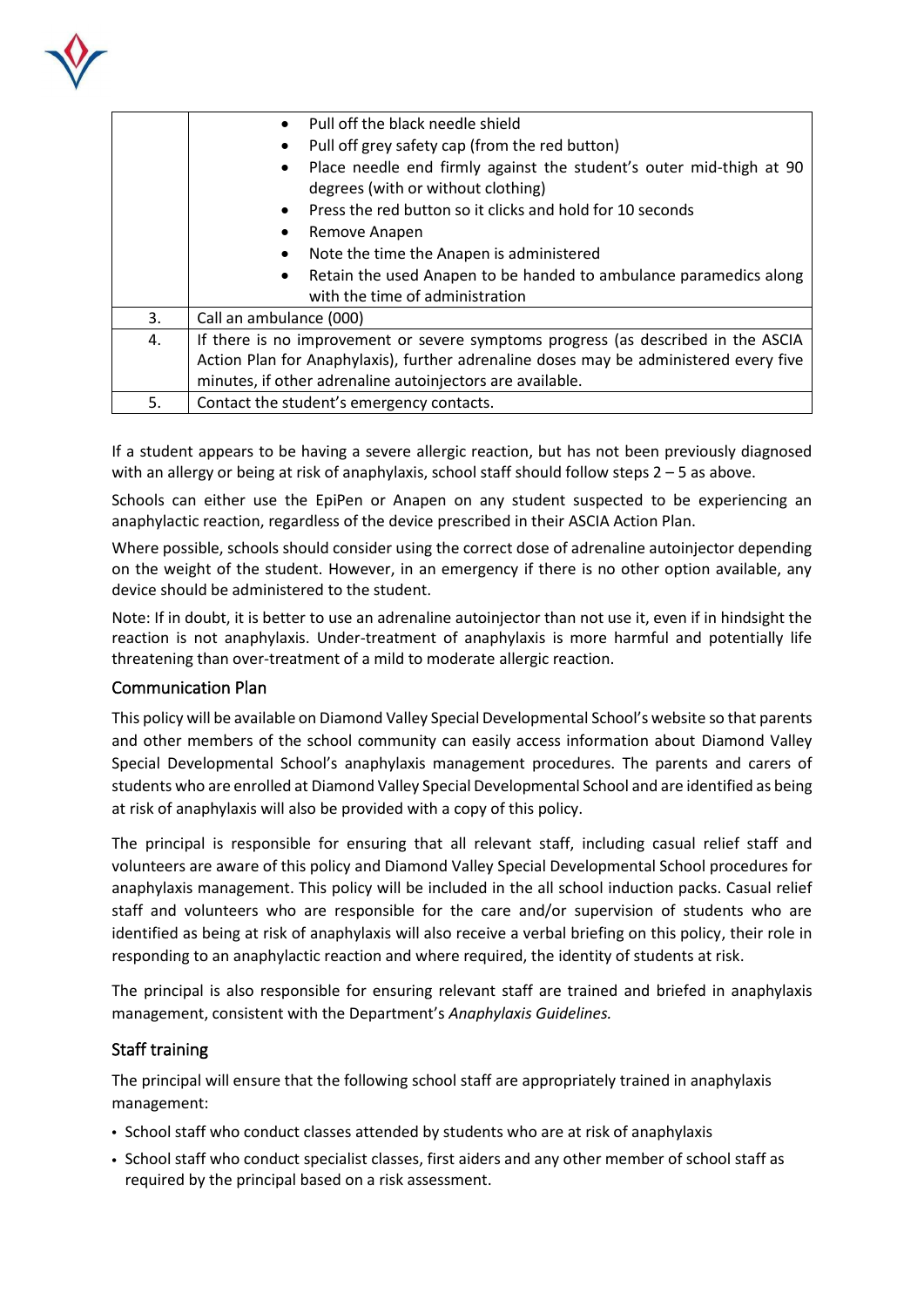

Staff who are required to undertake training must have completed:

- an approved face-to-face anaphylaxis management training course in the last three years, or
- an approved online anaphylaxis management training course in the last two years.

Diamond Valley Special Developmental School uses the following training course 22300VIC Course in First Aid Management of Anaphylaxis. Training for all staff completed on April 20<sup>th</sup> 2021.

Staff are also required to attend a briefing on anaphylaxis management via the DVSDS learning management system and this policy at least twice per year (with the first briefing to be held at the beginning of the school year), facilitated by a staff member who has successfully completed an anaphylaxis management course within the last 2 years including School Anaphylaxis Supervisor. Each briefing will address:

- What is Anaphylaxis? Signs, symptoms and treatments
- Legislative requirements for schools Ministerial order 706
- Our duty of care to students at risk of anaphylaxis
- DVSDS Students at risk of anaphylaxis
- Individual Anaphylaxis Management Plans and ASCIA Action Plans
- Risk Minimisation and prevention strategies
- School Management and Emergency Response
- Instructions on how to use an adrenaline autoinjector, including hands on practice with a trainer adrenaline autoinjector
- The location of, and access to, adrenaline autoinjectors that have been provided by parents or purchased by the school for general use.

When a new student enrols at Diamond Valley Special Developmental School who is at risk of anaphylaxis, the school nurse will develop an interim plan in consultation with the student's parents and ensure that appropriate staff are trained and briefed as soon as possible.

The principal will ensure that while students at risk of anaphylaxis are under the care or supervision of the school outside of normal class activities, including in the school yard, at camps and excursions, or at special event days, there is a sufficient number of school staff present who have been trained in anaphylaxis management.

## FURTHER INFORMATION AND RESOURCES

- School Policy and Advisory Guide:
	- o [Anaphylaxis](http://www.education.vic.gov.au/school/principals/spag/health/Pages/anaphylaxis.aspx)
	- o [Anaphylaxis management in schools](http://www.education.vic.gov.au/school/teachers/health/pages/anaphylaxisschl.aspx)
- Allergy & Anaphylaxis Australia: [Risk minimisation strategies](https://edugate.eduweb.vic.gov.au/edulibrary/Schools/teachers/health/riskminimisation.pdf)
- ASCIA Guidelines: **[Schooling and childcare](https://allergyfacts.org.au/allergy-management/schooling-childcare)**
- Royal Children's Hospital: [Allergy and immunology](https://www.rch.org.au/allergy/about_us/Allergy_and_Immunology/)
- DVSDS Health care Need Policy